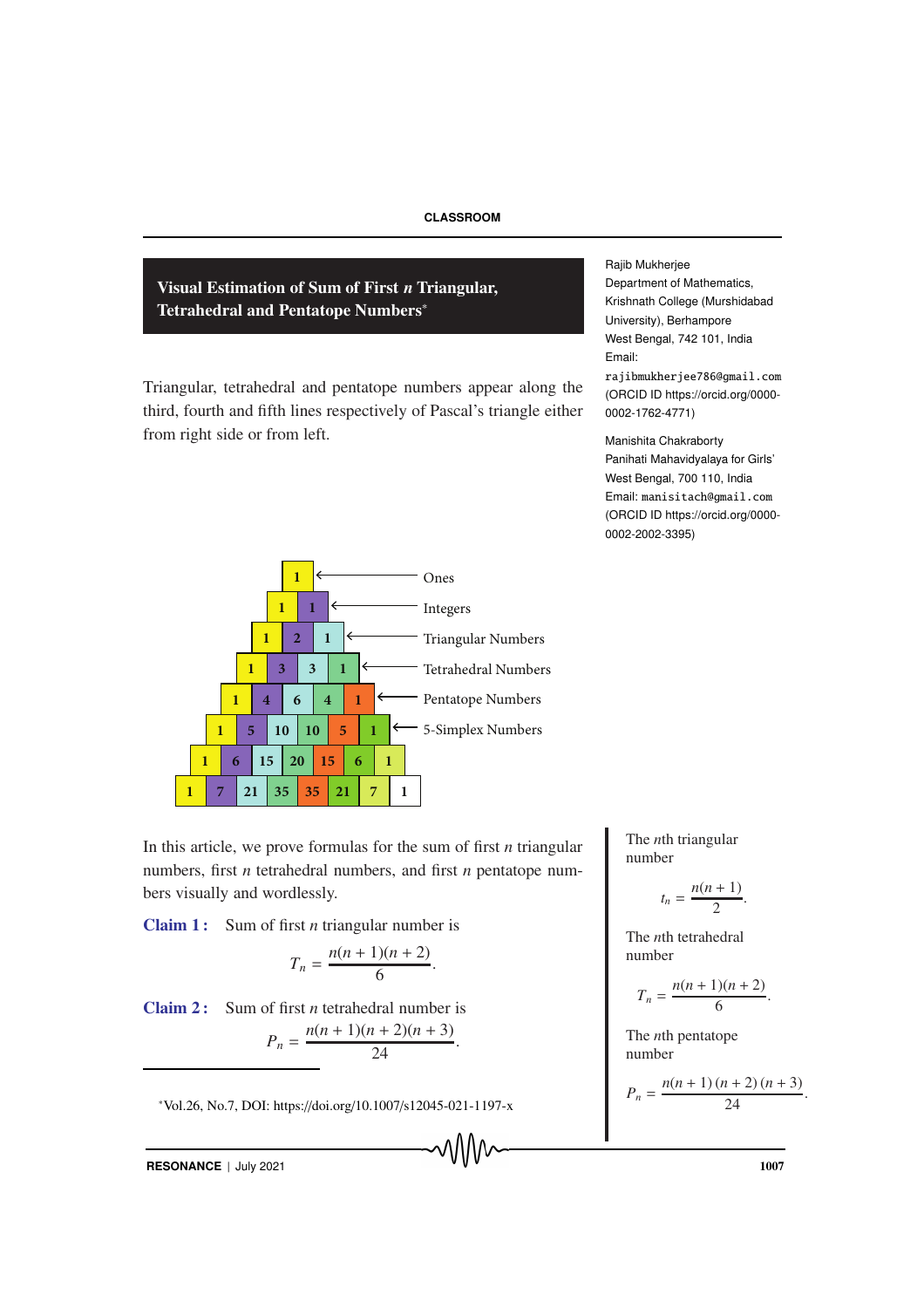**Keywords** Triangular numbers, tetrahedral numbers, pentatope numbers.

Claim 3 : Sum of first *n* pentatope numbers is

$$
\sum_{i=1}^{n} P_i = \frac{n(n+1)(n+2)(n+3)(n+4)}{120}.
$$

*Visual proof of claim* 1:



 $6(t_1 + t_2) = (2)(2 + 1)(2 + 2)$ 



1008 **RESONANCE** | July 2021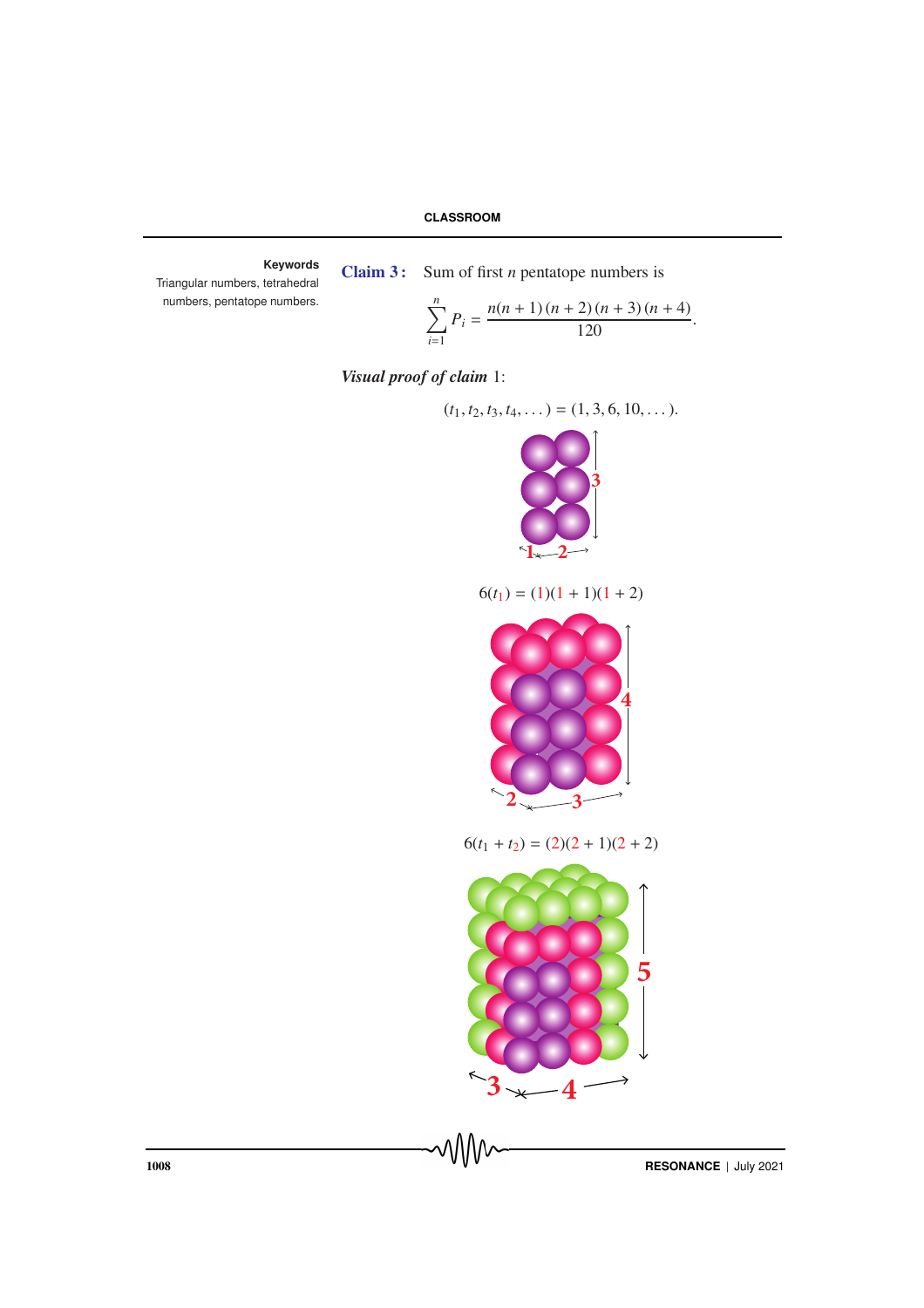$$
6(t_1 + t_1 + t_3) = (3)(3 + 1)(3 + 2)
$$
  
\n
$$
6(t_1 + t_2 + t_3 + \dots + t_n) = (n)(n + 1)(n + 2)
$$
  
\n
$$
\Rightarrow \boxed{T_n = t_1 + t_2 + t_3 + \dots + t_n = \frac{n(n + 1)(n + 2)}{6}}
$$

# Note 1:

Mathematics behind this visual thinking

$$
6t_n = (n)(n + 1)(n + 2) - (n - 1)(n)(n + 1)
$$
  
\n
$$
6t_1 = 1.2.3 - 0.1.2
$$
  
\n
$$
6t_2 = 2.3.4 - 1.2.3
$$
  
\n
$$
6(t_1 + t_2) = 2 \cdot 3 \cdot 4
$$
  
\n
$$
6t_3 = 3 \cdot 4 \cdot 5 - 2 \cdot 3 \cdot 4
$$
  
\n
$$
6(t_1 + t_2 + t_3) = 3 \cdot 4 \cdot 5
$$
  
\n
$$
6(t_1 + t_2 + t_3 + \dots + t_n) = (n)(n + 1)(n + 2)
$$
  
\n
$$
\Rightarrow T_n = t_1 + t_2 + t_3 + \dots + t_n = \frac{n(n + 1)(n + 2)}{6}
$$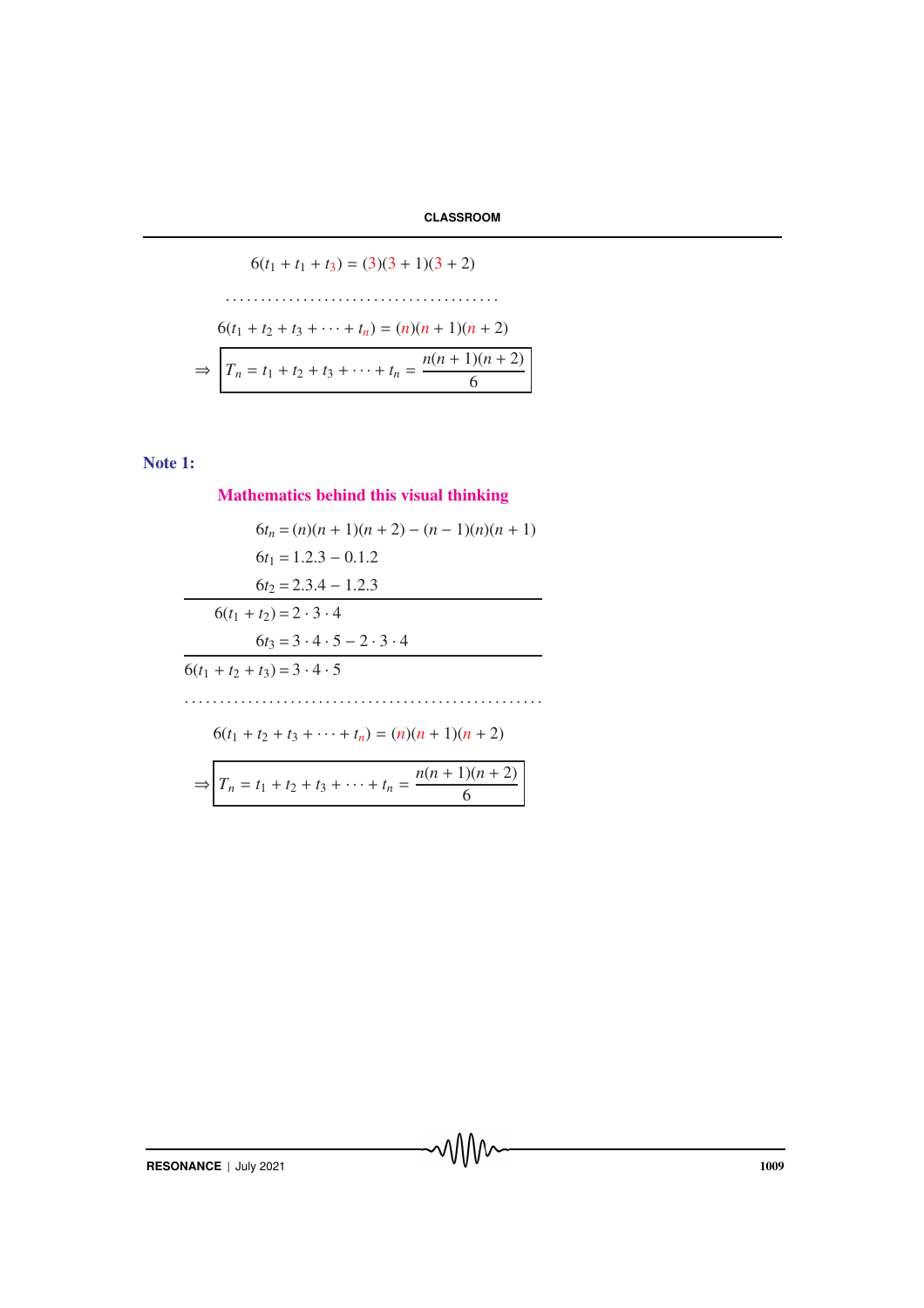*Visual proof of claim* 2:

 $(T_1, T_2, T_3, T_4, \dots) = (1, 4, 10, 20, \dots).$ 



24  $T_1 = 1 \cdot 2 \cdot 3 \cdot 4 = 1(1+1)(1+2)(1+3)$ 



Note 2:

## Mathematics behind this visual thinking

$$
24T_n = n(n + 1)(n + 2)(n + 3) - (n - 1)n(n + 1)(n + 2)
$$

**1010 RESONANCE** | July 2021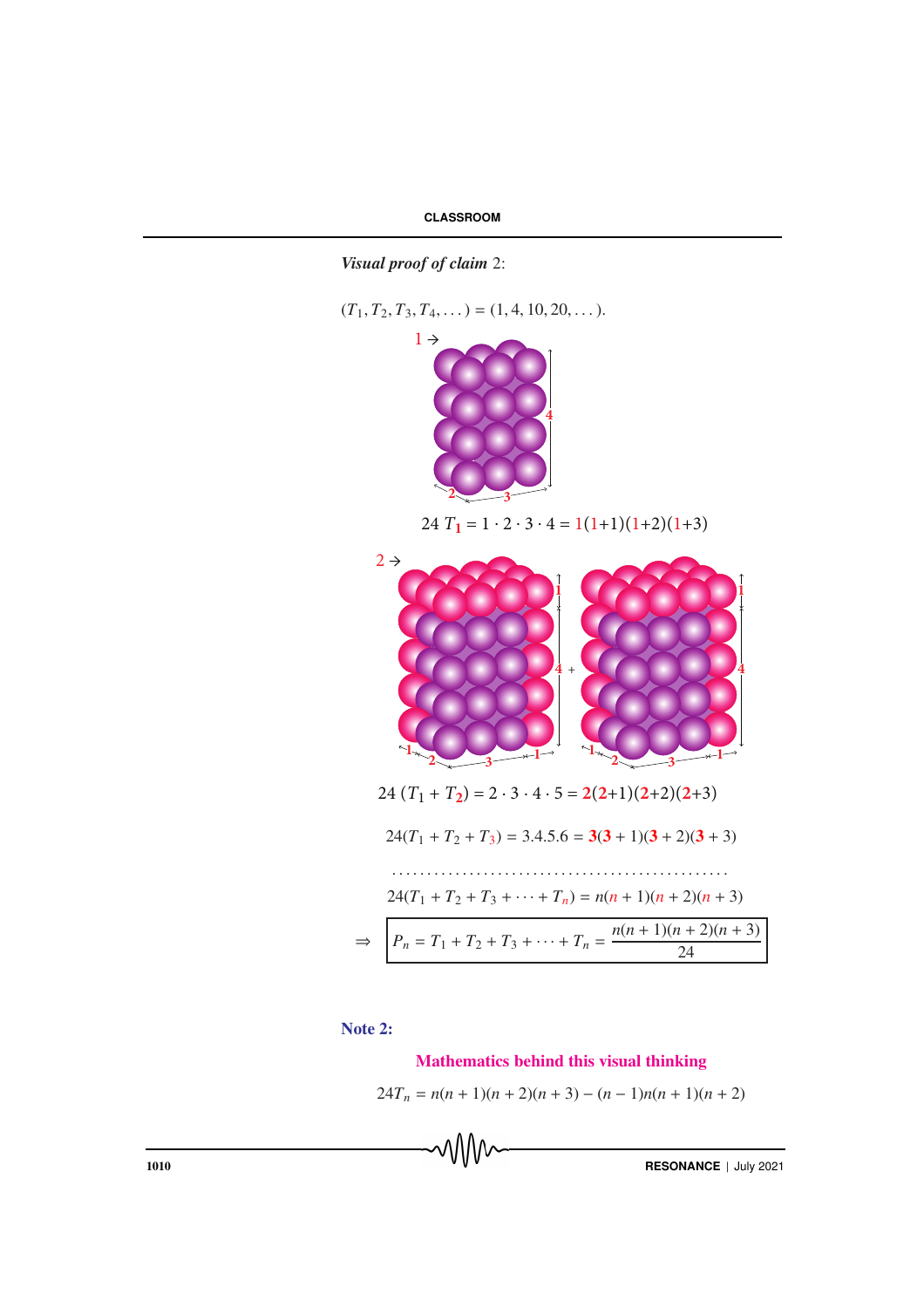| <b>CLASSROOM</b> |  |
|------------------|--|
|------------------|--|

$$
\Rightarrow 24T_1 = 1.2.3.4
$$
  
\n
$$
24T_2 = 2.3.4.5 - 1.2.3.4
$$
  
\n
$$
24(T_1 + T_2) = 2.3.4.5
$$
  
\n
$$
24T_3 = 3.4.5.6 - 2.3.4.5
$$
  
\n
$$
24(T_1 + T_2 + T_3) = 3.4.5.6
$$
  
\n
$$
\dots
$$
  
\n
$$
24(T_1 + T_2 + T_3 + \dots + T_n) = n(n + 1)(n + 2)(n + 3)
$$
  
\n
$$
\Rightarrow P_n = T_1 + T_2 + T_3 + \dots + T_n = \frac{n(n + 1)(n + 2)(n + 3)}{24}
$$

*Visual proof of claim* 3:

 $(P_1, P_2, P_3, P_4, \dots) = (1, 5, 15, 35, \dots).$ 



 $120P_1 = 1 \cdot 2 \cdot 3 \cdot 4 \cdot 5 = 1(1 + 1)(1 + 2)(1 + 3)(1 + 4).$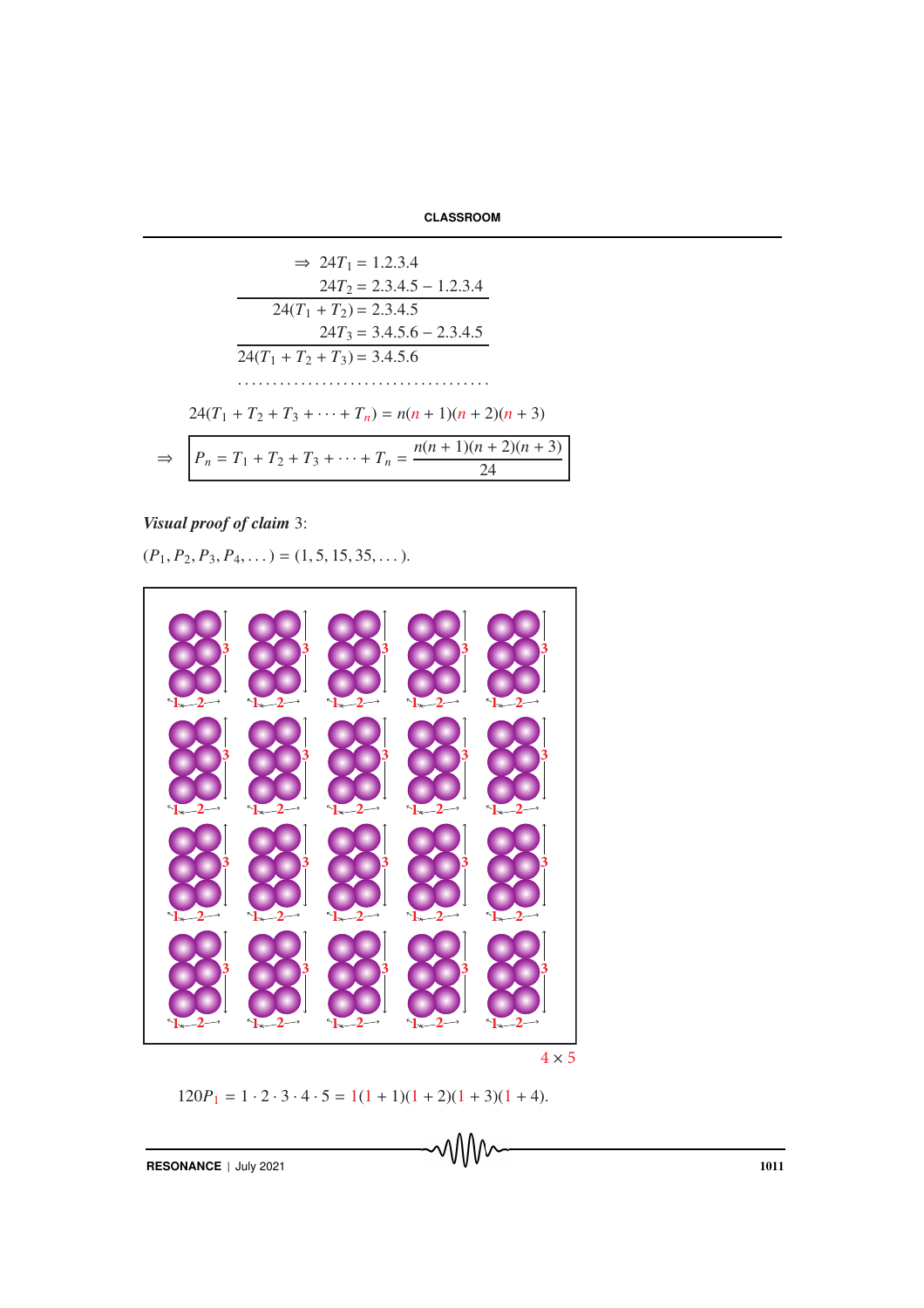

 $5 \times 6$ 

 $120(P_1 + P_2) = 2 \cdot 3 \cdot 4 \cdot 5 \cdot 6 = 2(2 + 1)(2 + 2)(2 + 3)(2 + 4).$